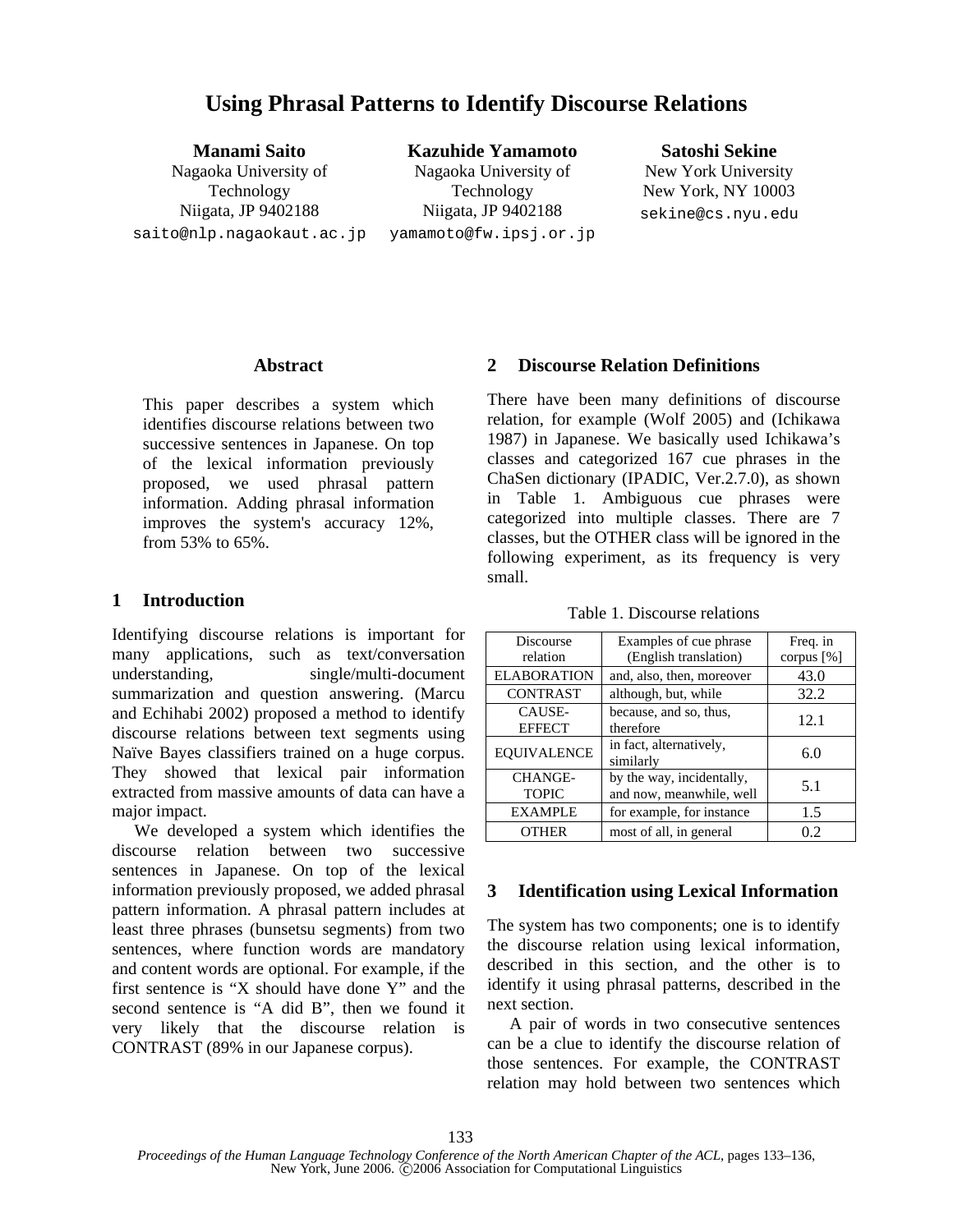have antonyms, such as "*ideal*" and "*reality*" in Example 1. Also, the EXAMPLE relation may hold when the second sentence has hyponyms of a word in the first sentence. For example, "*gift shop*", "*department store*", and "*supermarket*" are hyponyms of *"store"* in Example 2.

- $Ex1$
- a. It is *ideal* that people all over the world accept independence and associate on an equal footing with each other.
- b. (However,) *Reality* is not that simple.  $Ex2$
- a. Every town has many *stores*.
- b. (For example,) *Gift shops*, *department stores*, and *supermarkets* are the main stores.

In our experiment, we used a corpus from the Web (about 20G of text) and 38 years of newspapers. We extracted pairs of sentences in which an unambiguous discourse cue phrase appears at the beginning of the second sentence. We extracted about 1,300,000 sentence pairs from the Web and about 150,000 pairs from newspapers. 300 pairs (50 of each discourse relation) were set aside as a test corpus.

### **3.1 Extracting Word Pairs**

Word pairs are extracted from two sentences; i.e. one word from each sentence. In order to reduce noise, the words are restricted to *common nouns*, *verbal nouns*, *verbs*, and *adjectives*. Also, the word pairs are restricted to particular kinds of POS combinations in order to reduce the impact of word pairs which are not expected to be useful in discourse relation identification. We confined the combinations to the pairs involving the same part of speech and those between *verb* and *adjective*, and between *verb* and *verbal noun*.

All of the extracted word pairs are used in base form. In addition, each word is annotated with a positive or negative label. If a phrase segment includes negative words like "not", the words in the same segment are annotated with a negative label. Otherwise, words are annotated with a positive label. We don't consider double negatives. In Example 1-b, "simple" is annotated with a negative, as it includes "not" in the same segment.

#### **3.2 Score Calculation**

All possible word pairs are extracted from the sentence pairs and the frequencies of pairs are counted for each discourse relation. For a new (test) sentence pair, two types of score are calculated for each discourse relation based on all of the word pairs found in the two sentences. The scores are given by formulas (1) and (2). Here *Freq(dr, wp)* is the frequency of word pair (*wp*) in the discourse relation  $(dr)$ . Score<sub>1</sub> is the fraction of the given discourse relation among all the word pairs in the sentences. Score, incorporates an adjustment based on the rate (*Rate<sub>DR</sub>*) of the discourse relation in the corpus, i.e. the third column in Table 1. The score actually compares the ratio of a discourse relation in the particular word pairs against the ratio in the entire corpus. It helps the low frequency discourse relations get better scores.

$$
Score_{1}(DR) = \frac{\sum_{wp}Freq(DR, wp)}{\sum_{dr, wp}Freq(dr, wp)}
$$
\n
$$
Score_{2}(DR) = \frac{\sum_{wp}Freq(DR, wp)}{\sum_{dr, wp}Freq(dr, wp) \times Rate_{DR}}
$$
\n(2)

 $\sum_{dr, wp} P_{r} eq (ar, wp) \wedge R_{r}$  *Nute*<sub>DR</sub>

### **4 Identification using Phrasal Pattern**

We can sometimes identify the discourse relation between two sentences from fragments of the two sentences. For example, the CONTRAST relation is likely to hold between the pair of fragments "*… should have done …."* and *"… did ….*", and the EXAMPLE relation is likely to hold between the pair of fragments "*There is*…" and "*Those are* … *and so on.*". Here "…" represents any sequence of words. The above examples indicate that the discourse relation between two sentences can be recognized using fragments of the sentences even if there are no clues based on the sort of content words involved in the word pairs. Accumulating such fragments in Japanese, we observe that these fragments actually form a phrasal pattern. A phrase (bunsetsu) in Japanese is a basic component of sentences, and consists of one or more content words and zero or more function words. We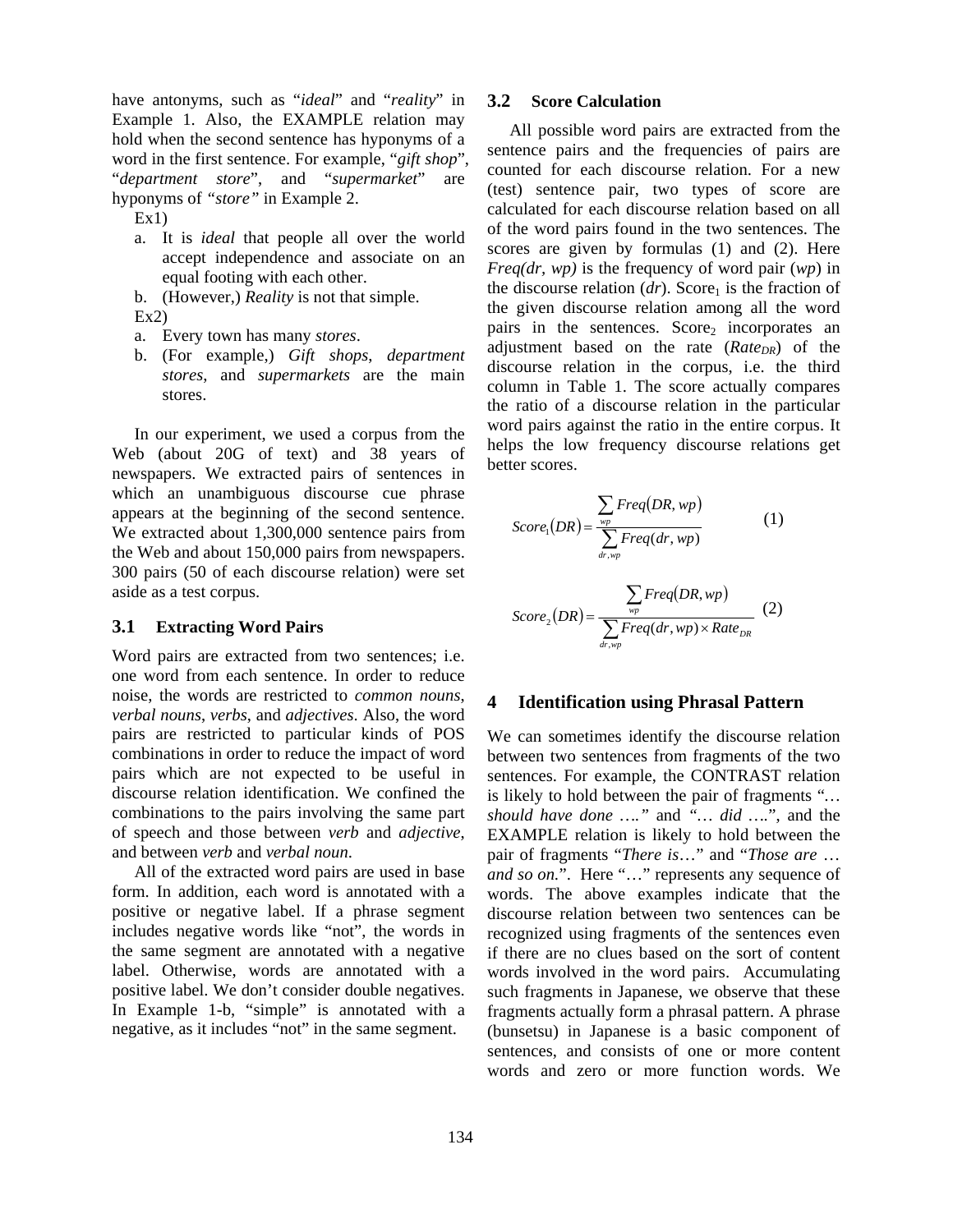specify that a phrasal pattern contain at least three subphrases, with at least one from each sentence. Each subphrase contains the function words of the phrase, and may also include accompanying content words. We describe the method to create patterns in three steps using an example sentence pair (Example 3) which actually has the CONTRAST relation.

 $Ex3$ 

- a. "kanojo-no kokoro-ni donna omoi-ga at-taka-ha wakara-nai." (No one knows what feeling she had in her mind.)
- b. "sore-ha totemo yuuki-ga iru koto-dat-tani-chigai-nai." (I think that she must have needed courage.)

### 1) Deleting unnecessary phrases

Noun modifiers using "no" (a typical particle for a noun modifier) are excised from the sentences, as they are generally not useful to identify a discourse relation. For example, in the compound phrase "kanozyo-no (her) kokoro (mind)" in Example 3, the first phrase (her), which just modifies a noun (mind), is excised. Also, all of the phrases which modify excised phrases, and all but the last phrase in a conjunctive clause are excised.

### 2) Restricting phrasal pattern

In order to avoid meaningless phrases, we restrict the phrase participants to components matching the following regular expression pattern. Here, *noun-x* means all types of nouns except common nouns, i.e. verbal nouns, proper nouns, pronouns, etc.

"(*noun-x* | *verb* | *adjective*)? (*particle* | *auxiliary verb* | *period*)+\$", or "*adverb*\$"

## 3) Combining phrases and selecting words in a phrase

All possible combinations of phrases including at least one phrase from each sentence and at least three phrases in total are extracted from a pair of sentences in order to build up phrasal patterns. For each phrase which satisfies the regular expression in 2), the subphrases to be used in phrasal patterns are selected based on the following four criteria (A to D). In each criterion, a sample of the result pattern (using all the phrases in Example 3) is expressed in bold face. Note that it is quite difficult to translate those patterns into English as many function words in Japanese are encoded as a position in English. We hope readers understand the procedure intuitively.

A) Use all components in each phrase kanojo-no kokoro**-ni** donna omoi**-ga at-ta-ka-ha wakara-nai**. **sore-ha totemo** yuuki**-ga** iru **koto-dat-ta-ni-chigai-nai**.

B) Remove *verbal noun* and *proper noun*  kanojo-no kokoro**-ni** donna omoi-**ga at-ta-ka-ha wakara-nai**. **sore-ha totemo** yuuki-**ga** iru **koto-dat-ta-ni-chigai-nai**.

C) In addition, remove *verb* and *adjective* kanojo-no kokoro-**ni** donna omoi-**ga** at-**ta-ka-ha** wakara-**nai**. **sore-ha totemo** yuuki**-ga** iru **koto-dat-ta-ni-chigai-nai**.

D) In addition, remove *adverb* and remaining *noun*  kanojo-no kokoro-**ni** donna omoi-**ga** at-**ta-ka-ha** wakara-**nai**. sore-**ha** totemo yuuki**-ga** iru koto-**dat-ta-ni-chigai-nai**.

## **4.1 Score Calculation**

By taking combinations of 3 or more subphrases produced as described above, 348 distinct patterns can be created for the sentences in Example 3; all of them are counted with frequency 1 for the CONTRAST relation. Like the score calculation using lexical information, we count the frequency of patterns for each discourse relation over the entire corpus. Patterns appearing more than 1000 times are not used, as those are found not useful to distinguish discourse relations.

The scores are calculated replacing *Freq(dr, wp)* in formulas (1) and (2) by *Freq(dr, pp)*. Here, *pp* is a phrasal pattern and *Freq(dr, pp)* is the number of times discourse relation *dr* connects sentences for which phrasal pattern *pp* is matched. These scores will be called  $Score<sub>3</sub>$  and  $Score<sub>4</sub>$ , respectively.

# **5 Evaluation**

The system identifies one of six discourse relations, described in Table 1, for a test sentence pair. Using the 300 sentence pairs set aside earlier (50 of each discourse relation type), we ran two experiments for comparison purposes: one using only lexical information, the other using phrasal patterns as well. In the experiment using only lexical information, the system selects the relation maximizing  $Score<sub>2</sub>$  (this did better than  $Score<sub>1</sub>$ ). In the other, the system chooses a relation as follows: if one relation maximizes both  $Score<sub>1</sub>$  and  $Score<sub>2</sub>$ ,